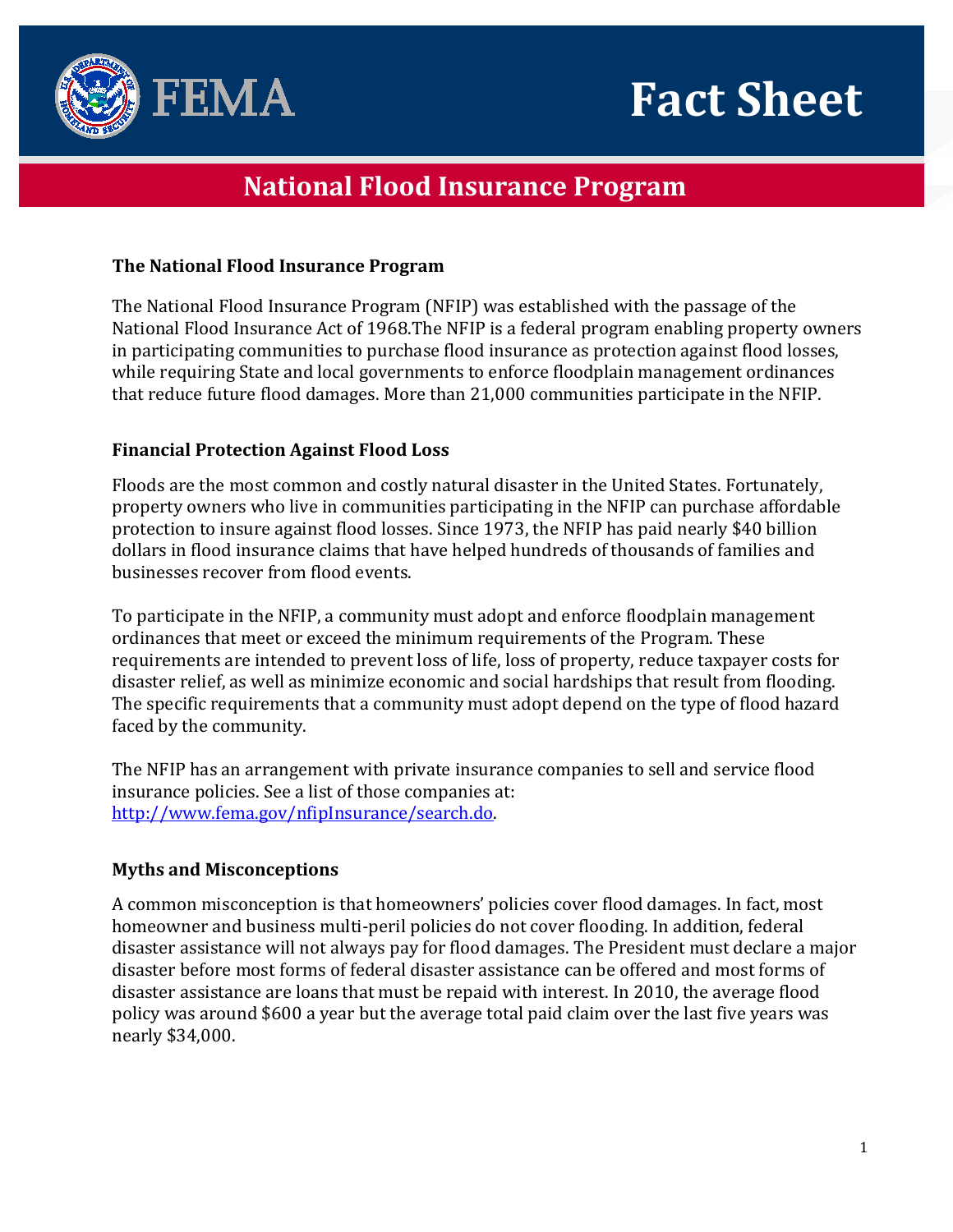#### **Everyone Needs Flood Insurance**

While flood insurance is not mandatory for homeowners outside of a high-risk area, anyone can be financially vulnerable to floods**.** People outside of high-risk areas file more than 20% of NFIP claims and receive one-third of disaster assistance for flooding. Residential and commercial property owners who are not located in high-risk areas should ask their agents if they are eligible for the Preferred Risk Policy, which provides affordable flood insurance protection, starting as low as \$129 a year.

## **Flood Insurance Requirements**

Residents and business owners who own property in high-risk areas (sometimes referred to as Special Flood Hazard Areas [SFHAs]) are required to purchase flood insurance if they have a mortgage from a federally regulated or insured lender. They also must carry the insurance for the life of the mortgage. Residents and business owners with a mortgage on a building outside high-risk areas can also purchase flood insurance and may be eligible for lower-cost Preferred Risk Policies.

## **Waiting Period**

In general, a policy does not take effect until 30 days after the purchase of flood insurance. However, if a policy is purchased in connection with making, increasing, extending, or renewing a loan there is no waiting period and only a one day waiting period if purchase is related to the revision or update of a Flood Insurance Rate Map (FIRM) within 13 months of the new FIRM's effective date.

## **What Is Not Covered by Flood Insurance**

Physical damage to a building or personal possessions that are directly caused by a flood are generally covered by flood insurance. For example, damages caused by a sewer backup are covered if the backup is a direct result of flooding. However, if the backup is caused by some other problem, the damages are not covered.

## **Information for the Public**

The NFIP works to provide affordable protection against flooding to homeowners, business owners, and renters across the country. To build awareness of flood protection and preparedness, the NFIP created the FloodSmart campaign, which informs consumers about their flood risk and protection options. FloodSmart also provides information and resources to insurance agents.